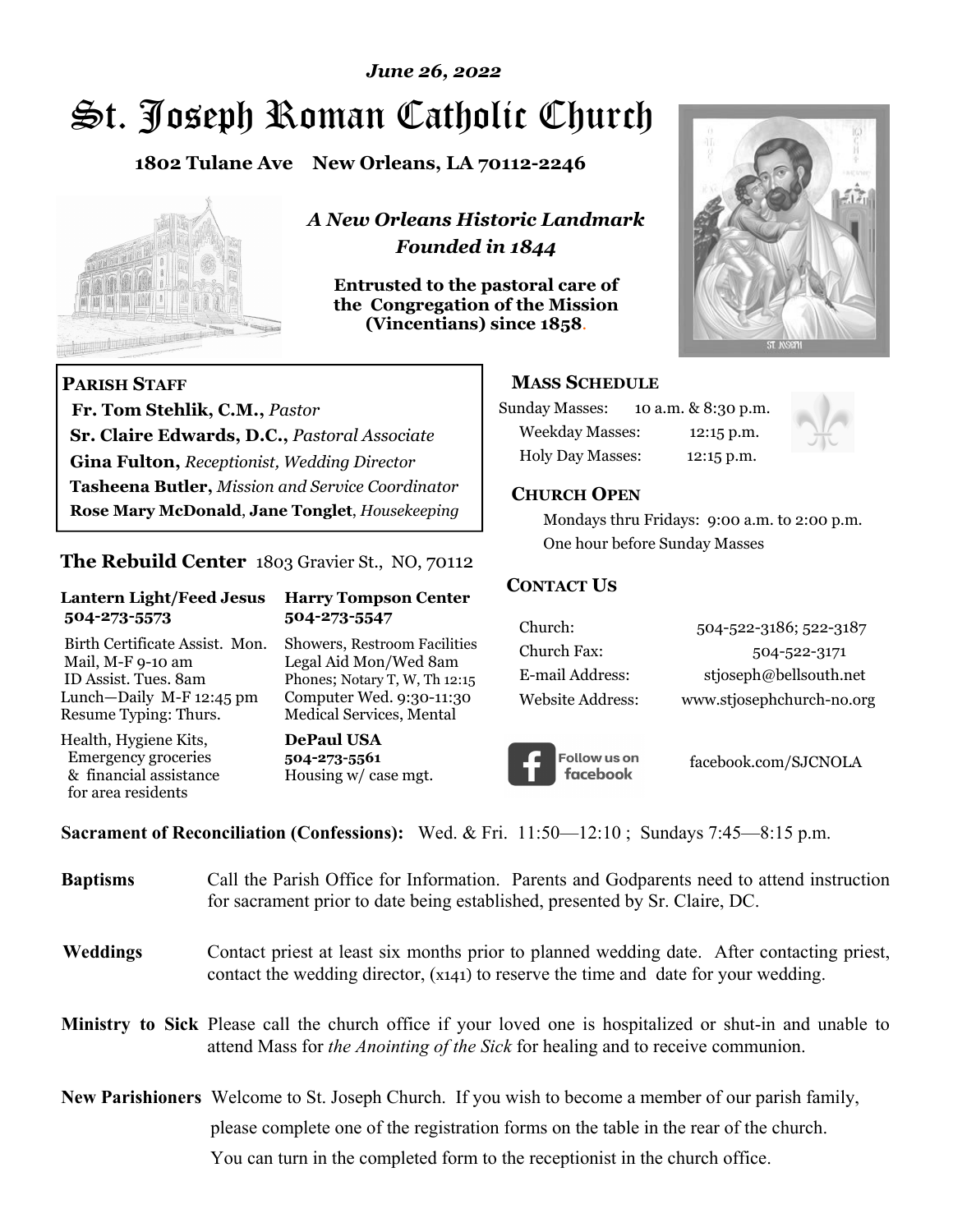# **Thirteenth Sunday in Ordinary Time 36, 2022**



 **10:00 am** *Parishioners of St. Joseph Church living and deceased*

 **8:30 am** *Joseph Morales, Jr. +; Ramon Llorens +; Tessie Balan* 

| Monday, June 27, 2022—St. Cyril of Alexandria                                                          | Sunday, June 26, One in Faith $\#1073$                                            |
|--------------------------------------------------------------------------------------------------------|-----------------------------------------------------------------------------------|
| 12:15 pm Mitchell Berry +; Brian D'Alfonso                                                             | READINGS FOR THE WEEK                                                             |
| Tues, June 28, 2022-St. Ireneaus                                                                       | Monday: Am 2:6-16; Ps 50:16bc-23; Mt 8:18-22                                      |
| 12:15 pm Sr. Elizabeth Pandantt +; Karen Murray; Miles Ulmer +<br>Wed., June 29, 2022-Ss. Peter & Paul | Tues.: Am 3:1-8; 4:11-12; Ps 5:4b-8; Mt 8:23-27                                   |
| 12:15 pm Ted & Yvonne Kirn +; Fr. Anthony Netikat; Diann Reed +                                        | Wednesday: Acts 12:1-11; Ps 34; Mt 16:13-19                                       |
| Thursday, June 30, 2022—The First Martyrs                                                              | Thurs.: Am 7:10-17; Ps 19:8-11; Mt 9:1-8<br>Friday: Am 8:4--12; Ps 119; Mt 9:9-13 |
| 12:15 pm James Best; Sr. Maria Pantano +                                                               | Saturday: Am 9:11-15; Ps 85:9-14; Mt 9:14-17                                      |
| Friday, July 1, 2022—St. Junipero Serra                                                                | Is $66:10-14c$ ; Ps $66:1-7$ , 16, 20;<br>Sunday                                  |
| 12:15 pm Dave Gaiennie +; Lela Ferbos; Holy Souls                                                      | Gal 6:14-18; Lk 10:1-12, 17-20 G                                                  |

## **YOUR PRAYERS ARE ASKED FOR THE FOLLOWING PARISHIONERS , WHO ARE IN NEED OF HEALING:**

 Beatrice Augustin, Anthony Blaise, Clarke Bordelon, Lawrence & Mamie Brown, John & Cindi Caron, Ellen Carty, Sue Dakote, Gretchen Delo, Joyce Delo, Albert Evens, John & Kathleen Gebbia, John & Sylvia Powell, Joseph Delay, Terry Eggleston, Linda Elwood, Francis Frught, Heather Faircloth, June & Mark Eiserloh, Frances Fiegler, Shirley Gaither, Roselyn Hansen, John Hakanson, Sarah Hollier-Watkins, Jim Karam, Bill Kroetz, Nowell Lacking, Ken & Bette Kussman, Landy Lanza, James Leung, Gerard Vallet, Albert Evans, Troy Martinez, Karen McCoy, Donna Moore, Frank Morales, Maura O'Donovan, CHF; Mark Owen; Joyce Randolph, Tina Roderfeld, Bernie Saul; Julius Saul; Pippy Sanders, Niru Santos, Anthony, Donnie and Jennie Satcher, Louise Sonnier, Mel & Gaspar Schiro; Fr. Tom & Virginia Stehlik, Diedra Steibing, Malcolm Taylor, Jane Tonglet, Fritz Tripkovich, Corliss Truhill, Georgiana Prevost, Martha A. Treen, Marion Vaughn, Gerard Vallet, Warren Webster, Ozzie Welch, Mary Willis, Lynn Williams.

**Teens Encounter Christ (TEC)** is a weekendretreat based on the Paschal Mystery where teens and young adults are invited to enter into a deeper, loving, and personal relationship with Christ, for teens and young adults who have completed at least the second semester of the sophomore year of high school. TEC 142 will be held June 25th-27th , and TEC 143 will take place July 30th-August 1st at Rosaryville Retreat Center in Ponchatoula, LA, To register to attend a summer TEC retreat, visit www.tecneworleans.com/applications. Questions? Email tecneworleans@gmail.com.

On July 16-17, 2022 a **special collection** will be held to support the **Black & Indian Mission** Fund, which promotes the mission of preaching the Gospel of Jesus to Black Catholics and Native Americans and supporting the church in areas where these groups are present.The Collection has a direct impact in our own archdiocese here in New Orleans.

Couples interested in being **mentors through the In-Home Marriage Preparation method** are invited to a training presented by Jan and Lloyd Tate, the authors of the In-Home Marriage Preparation program. The next available training is scheduled for Saturday, July 30, 2022 from 8:30 AM - 3:30 PM at Visitation of Our Lady Church, 3500 Ames Blvd., Marrero. The cost for training is \$125 per couple and materials are included. Couples who attend the training must bring their own lunch. Couples can register at https://nolacatholicfla.regfox.com/in-home-marriage-preparation-training. For questions or information, please contact the Office of Marriage and Family Life at (504) 861-6243 or mfl@arch-no.org.

**HEALING OF THE HEART GRIEF RETREAT** This Retreat is open to men and women who are grieving the loss of someone. (stillborn, miscarriage, child, adult child, spouse, parent, siblings or friends) It will be held at the Archdiocese of New Orleans Retreat Cen ter, 5500 St. Mary St. Metairie, La 70006 on August 19 and 20, 2022. This is a one night retreat helping us to search our heart for hope. Come and find the Hope to heal you on your journey. The cost is \$100.00 and scholarships are available. For more information or to register go to: neworleansretreats.com or call the Re treat Center 504-267-9604.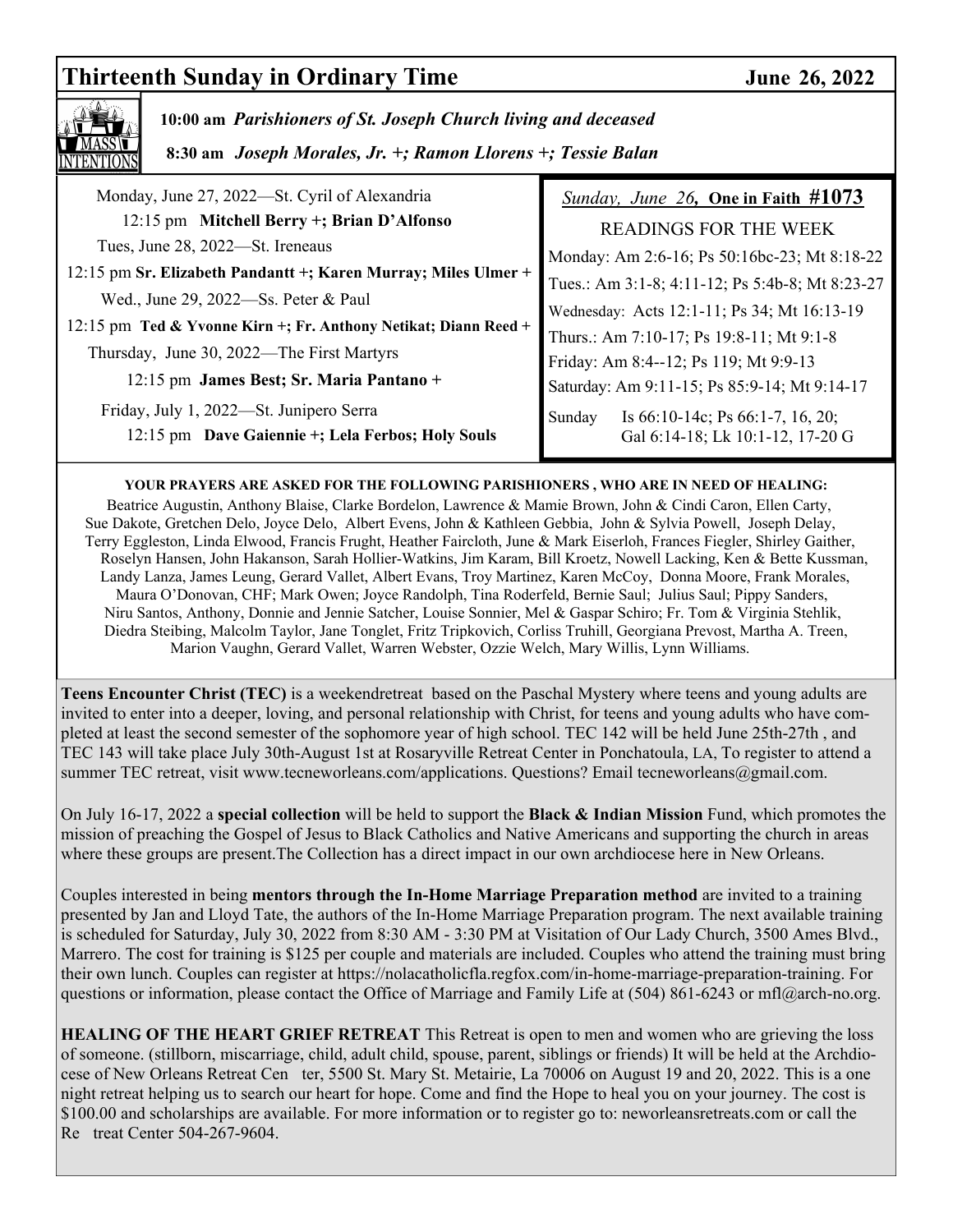# Use your freedom in Christ to serve one another through love (Galatians 5:1, 13-18).

## Prayers and Congrats to the **Deacons** ordained yesterday!

 Jason A. Binet; Duane E. Cruse, Sr.; Greg A. Flores; Julius A. Laurent, Jr. ; Mark A. Pennington; Robert Michael Rivault; Kevin M. Robicheaux; Francisco J. Rodriguez; Michael J. Sorensen; Bruce S. Trigo; Kerry J. Winder

#### **TREASURE & STEWARDSHIP**

 **June 19, Parish..…..….…\$5,034.00** 

 *Thank you for your generosity!* 

TEC New Orleans- Teens Encounter Christ (TEC) is a three-day retreat weekend based on the Paschal Mystery where teens and young adults are invited to enter into a deeper relationship with Christ through activities, prayer, and small group discussions. TEC is designed for teens and young adults who have completed at least the second semester of the sophomore year of high school. Opportunities to attend: TEC 142 will be held June 25th-27th , and TEC 143 will take place July 30th-August 1st. All retreats are held at Rosaryville Retreat Center in Ponchatoula, LA, and the cost to attend is \$120. To register to attend a summer TEC retreat, visit www.tecneworleans.com/applications. Questions? Email tecneworleans@gmail.com.



# **TODAY'S READINGS**

**First Reading** — The LORD tells Elijah to anoint Elisha as prophet to succeed him (1 Kings 19:16b, 19-21).

**Psalm** — You are my inheritance, O Lord (Ps 16). **Second Reading** — Use your freedom in Christ to serve one another through love (Gal. 5:1, 13-18).

**Gospel** — While journeying to Jerusalem, Jesus speaks of the costs of discipleship (Luke 9:51-62).

#### **DISCIPLESHIP'S COSTS**

In today's first reading, God tells the prophet Elijah to prepare Elisha to succeed him. Succeeding Elijah will be no easy task; he has spent his life facing threats from the kings he has confronted about their infidelity to the God of Israel. The psalm illustrates the emotional and spiritual distress that the prophets' steadfast faithfulness to God brought them. Paul's description of the Christian's freedom from the law as opposed to "the desire of the flesh" puts this struggle at the very heart of Christian identity. The reading from Luke's Gospel recounts Jesus' decision to journey toward Jerusalem, where he knows he will meet his earthly fate. Following Jesus—like succeeding Elijah as prophet—will now become more difficult. Unlike his calls to the first disciples, Jesus encounters those who are not ready or are not strong enough to journey with him.

# **Pope Francis'** *June* **Intention**

## **Families**

For Christian families around the world; may they embody and experience unconditional love and grow in holiness in their daily lives.

## **SANCTUARY CANDLE AND MASS INTENTIONS**

 The Sanctuary Candle this week is for the eternal rest of **O.J. LaCour.** To reserve the Sanctuary Candle in memory of someone or a special intention, call the church office (504-522- 3186). The offering is \$15 for one week. The offering for Mass intentions is \$5.00.

#### **CHARTER FOR THE PROTECTION OF CHILDREN AND YOUNG PEOPLE**

In response to the Charter for the Protection of Children and Young People from the United States Conference of Catholic Bishops, the Archdiocese of New Orleans continues to make the Hot Line available for anyone who has been hurt or sexually abused by anyone who works for the Church. The Hot Line continues to be available; the number is (504) 522-5019. In continuing our commitment to support and to heal, we invite and encourage individuals who have been hurt or sexually abused recently or in the past by clergy, religious or other employees of the Archdiocese to call our Hot Line and your message will be received confidentially by a mental health professional. Anyone can make a direct call during regular business hours to the Victims' Assistance Coordinator at (504) 861-6253.